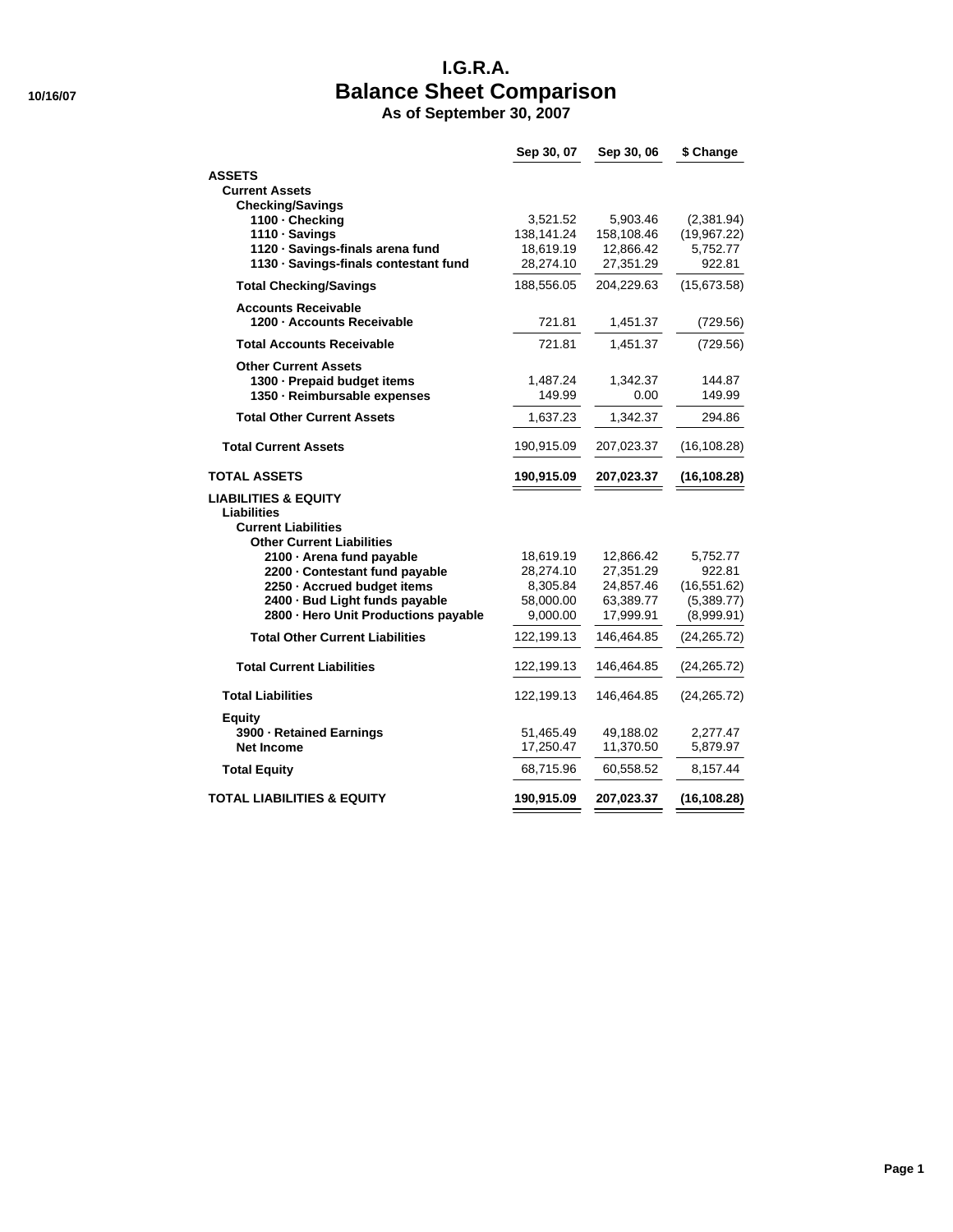### **10/16/07 I.G.R.A. Balance Sheet Detail September 30, 2007**

| Date      | Account | Disbursed to/Received from                   | <b>Description</b>            | Amount    |
|-----------|---------|----------------------------------------------|-------------------------------|-----------|
| 8/28/2007 | 1120    |                                              | Balance forward               | \$<br>15, |
| 9/11/2007 |         | 1120 A.S.G.R.A.                              | Atlantic Stampede contestants |           |
| 9/17/2007 |         | 1120 G.S.G.R.A.-B.A.C.                       | Bay Area contestants          |           |
| 9/17/2007 |         | 1120 N.M.G.R.A.                              | Zia tickets                   |           |
| 9/18/2007 |         | 1120 IL.G.R.A.                               | Windy City tickets            |           |
| 9/19/2007 |         | 1120 M.G.R.A.                                | Show Me State contestants     |           |
| 9/26/2007 |         | 1120 US Bank                                 | Interest earned               |           |
| 9/27/2007 |         | 1120 A.S.G.R.A.                              | Atlantic Stampede tickets     |           |
| 9/27/2007 |         | 1120 N.G.R.A.                                | <b>Bighorn contestants</b>    |           |
| 9/27/2007 |         | 1120 T.G.R.A.                                | Capital City contestants      |           |
| 9/30/2007 |         | 1120 G.S.G.R.A.-B.A.C.                       | Bay Area tickets              |           |
|           |         | 1120 Savings-finals arena fund account total |                               | 18,0      |

| <b>Date</b> | <b>Account</b> | <b>Disbursed to/Received from</b> | <b>Description</b>                    | Amount     |
|-------------|----------------|-----------------------------------|---------------------------------------|------------|
| 8/28/2007   | 1130           |                                   | <b>Balance forward</b>                | \$<br>20.6 |
| 9/11/2007   |                | 1130 A.S.G.R.A.                   | Atlantic Stampede contestants         |            |
| 9/11/2007   |                | 1130 A.S.G.R.A.                   | Atlantic Stampede unawarded purse     |            |
| 9/17/2007   |                | 1130 G.S.G.R.A.-B.A.C.            | Bay Area contestants                  | 1,         |
| 9/17/2007   |                | 1130 G.S.G.R.A.-B.A.C.            | Bay Area hat fines                    |            |
| 9/17/2007   |                | 1130 G.S.G.R.A.-B.A.C.            | Bay Area unawarded purse              |            |
| 9/18/2007   |                | 1130 IL.G.R.A.                    | Windy City additional unawarded purse |            |
| 9/19/2007   |                | 1130 M.G.R.A.                     | Show Me State contestants             |            |
| 9/19/2007   |                | 1130 M.G.R.A.                     | Show Me State hat fines               |            |
| 9/19/2007   |                | 1130 M.G.R.A.                     | Show Me State unawarded purse         |            |
| 9/26/2007   |                | 1130 US Bank                      | Interest earned                       |            |
| 9/27/2007   |                | 1130 N.G.R.A.                     | Bighorn contestants                   | 1,         |
| 9/27/2007   |                | 1130 N.G.R.A.                     | Bighorn hat fines                     |            |
| 9/27/2007   |                | 1130 N.G.R.A.                     | Bighorn unawarded purse               |            |
| 9/27/2007   |                | 1130 T.G.R.A.                     | Capital City contestants              | 1,5        |
| 9/27/2007   |                | 1130 T.G.R.A.                     | Capital City hat fines                |            |
| 9/27/2007   |                | 1130 T.G.R.A.                     | Capital City unawarded purse          |            |
|             |                |                                   |                                       |            |

| <b>Date</b> | Account         | Disbursed to/Received from             | <b>Description</b> |   | Amount |
|-------------|-----------------|----------------------------------------|--------------------|---|--------|
| 8/20/2007   | 1200 N.S.G.R.A. |                                        | Annual dues        | S |        |
| 8/31/2007   | 1200 N.S.G.R.A. |                                        | Rodeo fine         |   |        |
| 8/31/2007   |                 | 1200 G.S.G.R.A.-S.D.                   | Rodeo numbers      |   |        |
|             |                 | 1200 Accounts receivable account total |                    |   |        |

| <b>Date</b> | Account | Disbursed to/Received from              | <b>Description</b>           | Amount |
|-------------|---------|-----------------------------------------|------------------------------|--------|
| 6/11/2007   |         | 1300 Rodeo numbers                      | Balance forward              |        |
| 8/10/2007   |         | 1300 Tuscany Suites & Casino            | 2008 IGRA University deposit |        |
|             |         | 1300 Prepaid budget items account total |                              |        |

| <b>Date</b> | Account | Disbursed to/Received from               | <b>Description</b>     | Amount |
|-------------|---------|------------------------------------------|------------------------|--------|
| 5/1/2007    |         | 1350 Sprint                              | Broadband card rebate  |        |
| 5/1/2007    |         | 1350 Sprint                              | Broadband card deposit |        |
|             |         | 1350 Reimbursable expenses account total |                        |        |

| Date       | <b>Account</b> | Disbursed to/Received from    | <b>Description</b>                  | Amount |
|------------|----------------|-------------------------------|-------------------------------------|--------|
| 7/3/2006   |                | 2250 G.S.G.R.A.-G.P.S.C.      | Palm Springs 2008 sanction fee      | \$     |
| 12/31/2006 | 2250           |                               | Accrue computer purchase            |        |
| 2/5/2007   |                | 2250 U.G.R.A.                 | Scholorship for IGRA University     |        |
| 4/4/2007   |                | 2250 Thomas Lott/Cowboy Frank | University 2008 donation            | 1.0    |
| 4/18/2007  |                | 2250 A.G.R.A.                 | Road Runner 2008 sanction fee       |        |
| 4/18/2007  |                | 2250 G.W.G.R.A.               | Gateway 2008 sanction fee           |        |
| 7/13/2007  |                | 2250 T.G.R.A.                 | Cowtown 2008 sanction fee           |        |
| 7/14/2007  |                | 2250 Jorge Ramirez            | University 2008 donation            | 1.0    |
| 7/14/2007  |                | 2250 F.G.R.A.                 | Sunshine Stampede 2008 sanction fee |        |
| 8/8/2007   |                | 2250 L.G.R.A.                 | LGRA 2008 sanction fee              |        |

| <b>Date</b> | <b>Account</b> | <b>Disbursed to/Received from</b>            | <b>Description</b>                    | Amount          |
|-------------|----------------|----------------------------------------------|---------------------------------------|-----------------|
| 8/28/2007   | 1120           |                                              | Balance forward                       | \$<br>15,009.55 |
| 9/11/2007   |                | 1120 A.S.G.R.A.                              | Atlantic Stampede contestants         | 180.00          |
| 9/17/2007   |                | 1120 G.S.G.R.A.-B.A.C.                       | Bay Area contestants                  | 435.00          |
| 9/17/2007   |                | 1120 N.M.G.R.A.                              | Zia tickets                           | 268.50          |
| 9/18/2007   | 1120 IL.G.R.A. |                                              | Windy City tickets                    | 413.00          |
| 9/19/2007   | 1120 M.G.R.A.  |                                              | Show Me State contestants             | 187.50          |
| 9/26/2007   | 1120 US Bank   |                                              | Interest earned                       | 0.14            |
| 9/27/2007   |                | 1120 A.S.G.R.A.                              | Atlantic Stampede tickets             | 833.50          |
| 9/27/2007   | 1120 N.G.R.A.  |                                              | <b>Bighorn contestants</b>            | 440.00          |
| 9/27/2007   | 1120 T.G.R.A.  |                                              | Capital City contestants              | 387.50          |
| 9/30/2007   |                | 1120 G.S.G.R.A.-B.A.C.                       | Bay Area tickets                      | 464.50          |
|             |                |                                              |                                       | \$<br>18,619.19 |
|             |                | 1120 Savings-finals arena fund account total |                                       |                 |
|             |                |                                              |                                       |                 |
| Date        | <b>Account</b> | Disbursed to/Received from                   | <b>Description</b>                    | Amount          |
| 8/28/2007   | 1130           |                                              | Balance forward                       | \$<br>20,645.72 |
| 9/11/2007   |                | 1130 A.S.G.R.A.                              | Atlantic Stampede contestants         | 720.00          |
| 9/11/2007   |                | 1130 A.S.G.R.A.                              | Atlantic Stampede unawarded purse     | 336.00          |
| 9/17/2007   |                | 1130 G.S.G.R.A.-B.A.C.                       | Bay Area contestants                  | 1,742.00        |
| 9/17/2007   |                | 1130 G.S.G.R.A.-B.A.C.                       | Bay Area hat fines                    | 70.00           |
| 9/17/2007   |                | 1130 G.S.G.R.A.-B.A.C.                       | Bay Area unawarded purse              | 96.00           |
| 9/18/2007   | 1130 IL.G.R.A. |                                              | Windy City additional unawarded purse | 55.00           |
| 9/19/2007   | 1130 M.G.R.A.  |                                              | Show Me State contestants             | 750.00          |
| 9/19/2007   | 1130 M.G.R.A.  |                                              | Show Me State hat fines               | 20.00           |

9/1.38 Interest earned 1.38<br>Bighorn contestants 1,760.00 Bighorn contestants 1,760.00<br>
Bighorn hat fines 1,25.00 96.00 Bighorn hat fines<br>Bighorn unawarded purse 25.00 Bighorn unawarded purse 96.00<br>Capital City contestants 96.00 9/27/2007 Capital City contestants 1,550.00<br>Capital City hat fines 1,5500

Capital City unawarded purse 128.00

| 1130 Savings-finals contestant fund account total |                |                                          |                                     | 28,274.10 |          |
|---------------------------------------------------|----------------|------------------------------------------|-------------------------------------|-----------|----------|
| Date                                              | <b>Account</b> | <b>Disbursed to/Received from</b>        | <b>Description</b>                  |           | Amount   |
| 8/20/2007                                         |                | 1200 N.S.G.R.A.                          | Annual dues                         | \$        | 600.00   |
| 8/31/2007                                         |                | 1200 N.S.G.R.A.                          | Rodeo fine                          |           | 50.00    |
| 8/31/2007                                         |                | 1200 G.S.G.R.A.-S.D.                     | Rodeo numbers                       |           | 71.81    |
|                                                   |                | 1200 Accounts receivable account total   |                                     |           | 721.81   |
|                                                   |                |                                          |                                     |           |          |
| Date                                              | <b>Account</b> | Disbursed to/Received from               | <b>Description</b>                  |           | Amount   |
| 6/11/2007                                         |                | 1300 Rodeo numbers                       | Balance forward                     | \$        | 287.24   |
| 8/10/2007                                         |                | 1300 Tuscany Suites & Casino             | 2008 IGRA University deposit        |           | 1,200.00 |
|                                                   |                | 1300 Prepaid budget items account total  |                                     | S         | 1,487.24 |
| Date                                              | <b>Account</b> | <b>Disbursed to/Received from</b>        | <b>Description</b>                  |           | Amount   |
| 5/1/2007                                          |                | 1350 Sprint                              | Broadband card rebate               | \$        | 49.99    |
| 5/1/2007                                          |                | 1350 Sprint                              | Broadband card deposit              |           | 100.00   |
|                                                   |                | 1350 Reimbursable expenses account total |                                     |           | 149.99   |
|                                                   |                |                                          |                                     |           |          |
| Date                                              | <b>Account</b> | Disbursed to/Received from               | <b>Description</b>                  |           | Amount   |
| 7/3/2006                                          |                | 2250 G.S.G.R.A.-G.P.S.C.                 | Palm Springs 2008 sanction fee      | \$        | 600.00   |
| 12/31/2006                                        | 2250           |                                          | Accrue computer purchase            |           | 750.00   |
| 2/5/2007                                          |                | 2250 U.G.R.A.                            | Scholorship for IGRA University     |           | 677.84   |
| 4/4/2007                                          |                | 2250 Thomas Lott/Cowboy Frank            | University 2008 donation            |           | 1,000.00 |
| 4/18/2007                                         |                | 2250 A.G.R.A.                            | Road Runner 2008 sanction fee       |           | 600.00   |
| 4/18/2007                                         |                | 2250 G.W.G.R.A.                          | Gateway 2008 sanction fee           |           | 600.00   |
| 7/13/2007                                         |                | 2250 T.G.R.A.                            | Cowtown 2008 sanction fee           |           | 600.00   |
| 7/14/2007                                         |                | 2250 Jorge Ramirez                       | University 2008 donation            |           | 1,000.00 |
| 7/14/2007                                         |                | 2250 F.G.R.A.                            | Sunshine Stampede 2008 sanction fee |           | 600.00   |
| 8/8/2007                                          |                | 2250 L.G.R.A.                            | LGRA 2008 sanction fee              |           | 600.00   |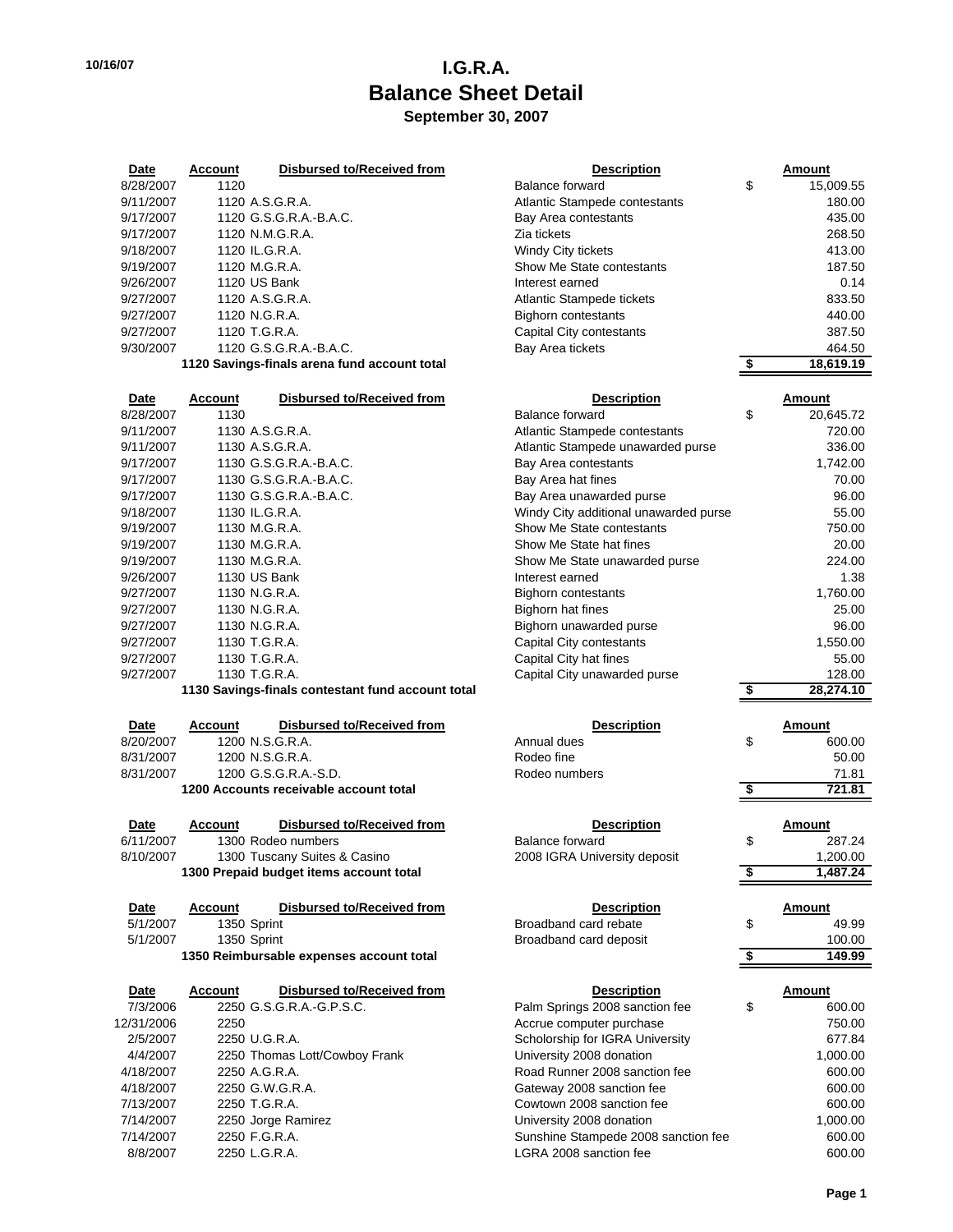# **10/16/07 I.G.R.A. Balance Sheet Detail**

**September 30, 2007**

| 8/28/2007   | 2250           |                                            | Wayne Jakino Univ Scholarship   | 1,278.00        |
|-------------|----------------|--------------------------------------------|---------------------------------|-----------------|
|             |                | 2250 Accrued budget items account total    |                                 | 8,305.84        |
| Date        | <b>Account</b> | <b>Disbursed to/Received from</b>          | <b>Description</b>              | Amount          |
| 8/31/2007   | 2300           |                                            | Show Me State entries           | \$<br>765.00    |
| 8/31/2007   | 2300           |                                            | Bay Area entries                | 8,327.00        |
| 8/31/2007   | 2300           |                                            | Capital City entries            | 1,037.00        |
| 8/31/2007   | 2300           |                                            | <b>Bighorn entries</b>          | 2,560.00        |
| 9/1/2007    |                | 2300 G.S.G.R.A.-B.A.C.                     | Bay Area entries                | (8,327.00)      |
| 9/1/2007    |                | 2300 M.G.R.A.                              | Show Me State entries           | (765.00)        |
| 9/7/2007    | 2300           |                                            | Capital City additional entries | 1,908.00        |
| 9/7/2007    | 2300           |                                            | Bighorn additional entries      | 3,515.00        |
| 9/8/2007    | 2300 T.G.R.A.  |                                            | Capital City entries            | (2,945.00)      |
| 9/8/2007    | 2300 N.G.R.A.  |                                            | <b>Bighorn entries</b>          | (6,075.00)      |
|             |                | 2300 Entry fees payable account total      |                                 |                 |
| <b>Date</b> | <b>Account</b> | <b>Disbursed to/Received from</b>          | <b>Description</b>              | Amount          |
| 6/29/2007   | 2400           |                                            | <b>Balance forward</b>          | \$<br>58,000.00 |
|             |                | 2400 Bud Light funds payable account total |                                 | 58,000.00       |
| <b>Date</b> | <b>Account</b> | Disbursed to/Received from                 | <b>Description</b>              | Amount          |
| 1/1/2007    | 2800           |                                            | <b>Balance forward</b>          | \$<br>9,000.00  |

**2800 Hero Unit Productions payable account total <b>8 19,000.00 \$** 9,000.00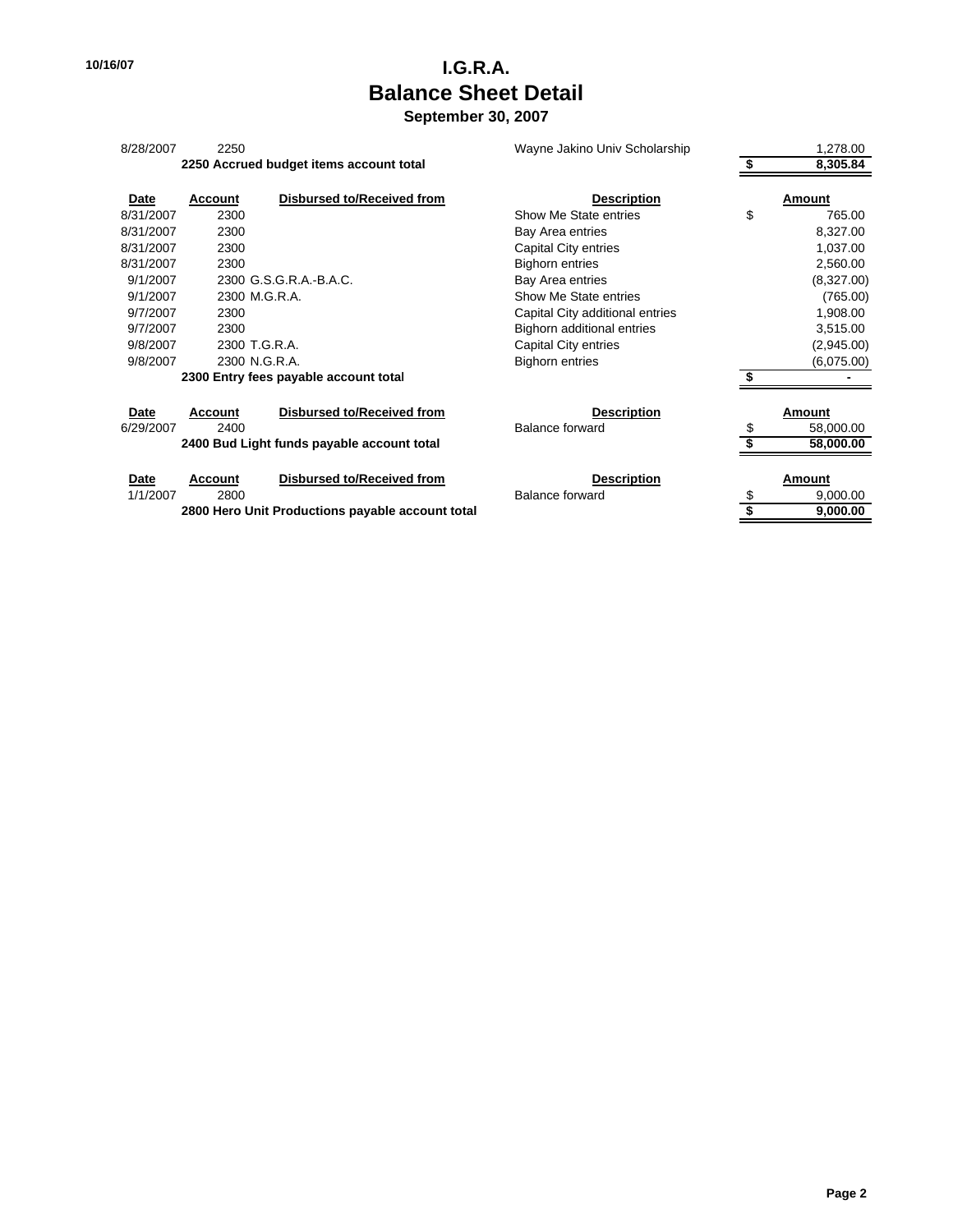### **10/16/07 I.G.R.A. Operating Statement September 30, 2007**

| <b>Beginning cash</b> |  |
|-----------------------|--|
| Receipts:             |  |

**Beginning cash \$ 136,865.98**

| <b>Received from</b><br><b>Description</b><br><u>Date</u><br><u>Account</u>               | <u>Amount</u> |
|-------------------------------------------------------------------------------------------|---------------|
| 9/4/2007<br>2300 Pearson/Pelton<br>On-line registrations-Capital City                     | \$<br>276.00  |
| 9/4/2007<br>2300 Chaffin/Colella<br>On-line registrations-Capital City                    | 533.00        |
| 8535 Chaffin/Colella<br>Credit card charges<br>9/4/2007                                   | (14.44)       |
| 9/5/2007<br>1200 F.G.R.A.<br>Annual dues                                                  | 600.00        |
| 9/5/2007<br>1200 N.G.R.A.<br>Annual dues                                                  | 600.00        |
| 9/5/2007<br>1200 P.N.W.G.R.A.<br>Annual dues                                              | 600.00        |
| 1200 R.R.R.A.<br>Annual dues<br>9/5/2007                                                  | 600.00        |
| 8200 Lone Star Trailer Sales, Inc.<br>Booth space rental 9/21-23<br>9/5/2007              | 750.00        |
| 2300 Schroeder/Brown/Golden/Moc On-line registrations-Bighorn<br>9/5/2007                 | 1,530.00      |
| 8535 Schroeder/Brown/Golden/Moc Credit card charges<br>9/5/2007                           | (68.77)       |
| 2300 Mazzo/Fraikes/Wilkinson/Barr/ On-line registrations-Capital City/Bighorn<br>9/6/2007 | 531.00        |
| 8535 Mazzo/Fraikes/Wilkinson/Barr/ Credit card charges<br>9/6/2007                        | (22.09)       |
| On-line registrations-Capital City<br>9/7/2007<br>2300 West                               | 46.00         |
| 9/7/2007<br>2300 Watts/Goetz/Davis/Cotton/Kra On-line registrations-Capital City/Bighorn  | 2,415.00      |
| 8535 Watts/Goetz/Davis/Cotton/Kra Credit card charges<br>9/7/2007                         | (84.58)       |
| 9/7/2007<br>2300 Landrum<br>On-line registrations-Bighorn                                 | 92.00         |
| 8535 Landrum<br>9/7/2007<br>Credit card charges                                           | (2.49)        |
| 1200 D.S.R.A.<br>Annual dues<br>9/8/2007                                                  | 600.00        |
| 1200 G.S.G.R.A.<br>Annual dues<br>9/8/2007                                                | 600.00        |
| 9/8/2007<br>Miss CGRA Janet Jenkins fund raiser<br>4320 Charlie's-Denver                  | 1,234.00      |
| 9/8/2007<br>4320 T.G.R.A.<br>Mr TGRA Randy Edlin fund raiser                              | 260.50        |
| 4320 T.G.R.A.<br>Miss TGRA Kiara Jacobs (Aaron Reid) fund raiser<br>9/8/2007              | 260.50        |
| 4300 C.G.R.A.<br>Miss CGRA Janet Jenkins entry fees<br>9/8/2007                           | 100.00        |
| 9/8/2007<br>4300 C.G.R.A.<br>MsTer CGRA T-Jay Blake (Caroyln Herbert) entry fee           | 100.00        |
| 9/11/2007<br>1200 H.S.R.A.<br>Annual dues                                                 | 600.00        |
| Annual dues<br>9/11/2007<br>1200 K.G.R.A.                                                 | 600.00        |
| Annual dues<br>9/11/2007<br>1200 L.G.R.A.                                                 | 600.00        |
| 1200 M.I.G.R.A.<br>Annual dues<br>9/11/2007                                               | 600.00        |
| 1200 S.M.R.A.<br>Annual dues<br>9/11/2007                                                 | 600.00        |
| 4130 A.S.G.R.A.<br>9/11/2007<br>Atlantic Stampede general operating account               | 180.00        |
| 4320 IL.G.R.A.<br>Miss ILGRA Fifi Depraved (David Krumwiede) fund ra<br>9/11/2007         | 280.00        |
| 9/11/2007<br>4320 IL.G.R.A.<br>Mr ILGRA Jeff Geiger fund raiser                           | 290.00        |
| 4320 M.G.R.A.<br>Miss MGRA Zoe Kelly (Kelly Moore) fund riaser<br>9/11/2007               | 250.00        |
| 4320 M.G.R.A.<br>Ms MGRA Jana Smysor fund raiser<br>9/11/2007                             | 250.00        |
| 4320 Travis Parker<br>Mr OGRA Travis Parker fund raiser<br>9/11/2007                      | 250.00        |
| 1200 A.R.G.R.A.<br>9/13/2007<br>Annual dues                                               | 600.00        |
| 4320 N.G.R.A.<br>Mr NGRA Tom Coleman fund raiser<br>9/13/2007                             | 1,916.52      |
| 1200 G.S.G.R.A.-B.A.C.<br>Rodeo numbers<br>9/17/2007                                      | 71.81         |
| Annual dues<br>9/17/2007<br>1200 C.C.G.R.A.                                               | 600.00        |
| 1200 S.S.R.A.<br>9/17/2007<br>Annual dues                                                 | 600.00        |
| 9/17/2007<br>4130 G.S.G.R.A.-B.A.C.<br>Bay Area general operating account                 | 435.00        |
| 9/17/2007<br>4300 A.G.R.A.<br>Miss AGRA Pussy LeHoot entry fees                           | 100.00        |
| Mr AGRA Gary Rushton entry fees<br>9/17/2007<br>4300 A.G.R.A.                             | 100.00        |
| Mr ILGRA Jeff Geiger entry fees<br>9/17/2007<br>4300 IL.G.R.A.                            | 100.00        |
| Miss ILGRA Fifi Depraved (David Krumwiede) entry fe<br>9/17/2007<br>4300 IL.G.R.A.        | 100.00        |
| Miss MGRA Zoe Kelly (Kelly Moore) entry fees<br>9/17/2007<br>4300 M.G.R.A.                | 100.00        |
| Ms MGRA Jana Smysor entry fees<br>9/17/2007<br>4300 M.G.R.A.                              | 100.00        |
| Mr NGRA Tom Coleman entry fees<br>9/17/2007<br>4300 Tom Coleman                           | 100.00        |
| Mr OGRA Travis Parker entry fees<br>9/17/2007<br>4300 O.G.R.A.                            | 100.00        |
| 4300 T.G.R.A.<br>Mr TGRA Randy Edlin entry fees<br>9/17/2007                              | 100.00        |
| Miss TGRA Kiara Jacobs (Aaron Reid) entry fees<br>9/17/2007<br>4300 T.G.R.A.              | 100.00        |
| 9/18/2007<br>1200 G.G.R.A.<br>Annual dues                                                 | 600.00        |
| Billy goat/horse sense fines<br>9/18/2007<br>1200 IL.G.R.A.                               | 100.00        |
| 2200 IL.G.R.A.<br>Additional unawarded purse<br>9/18/2007                                 | 55.00         |
| 2100 IL.G.R.A.<br>Windy City tickets-arena fund<br>9/18/2007                              | 413.00        |
| Show Me State general operating account<br>9/19/2007<br>4130 M.G.R.A.                     | 187.50        |
| 1200 A.R.G.R.A.<br>Rodeo numbers<br>9/27/2007                                             | 71.81         |
| 9/27/2007<br>4130 N.G.R.A.<br>Bighorn general operating account                           |               |
|                                                                                           | 440.00        |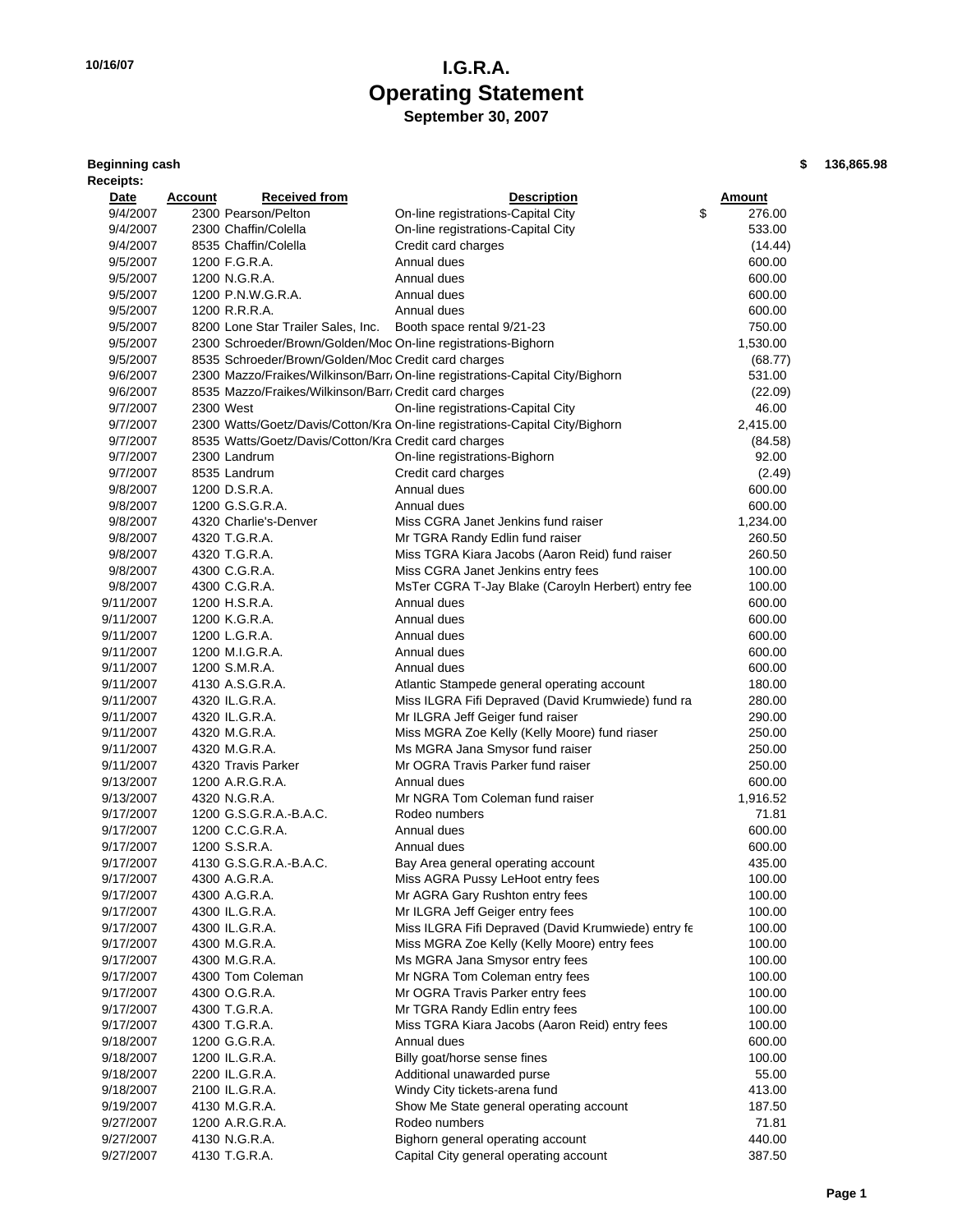# **10/16/07 I.G.R.A. Operating Statement**

**September 30, 2007**

| 4320 A.G.R.A.          | Miss AGRA Pussy LeHoot (Kevin McSweeney) fund ra | 43.25  |           |
|------------------------|--------------------------------------------------|--------|-----------|
| 4320 A.G.R.A.          | Mr AGRA Gary Rushton fund raiser                 | 43.25  |           |
| 4800 Ron Trusley       | Late payment secretarial seminar                 | 25.00  |           |
| 4120 A.S.G.R.A.        | Atlantic Stampede seat tax                       | 333.50 |           |
| 4310 Clyde Mitter      | Mr IGRA Clyde Mitter bandana sales-Las Vegas     | 320.00 |           |
| 1200 O.G.R.A.          | Annual dues                                      | 600.00 |           |
| 1200 T.G.R.A.          | Annual dues                                      | 600.00 |           |
| 7600 Jeffrey Shaw      | Void check 5643                                  | 138.79 |           |
| 1200 G.S.G.R.A.-B.A.C. | Rodeo fines                                      | 150.00 |           |
| 1200 G.S.G.R.A.-S.D.   | Rodeo fine                                       | 50.00  |           |
| 4600 US Bank           | Interest earned                                  | 79.64  |           |
| <b>Total Receipts</b>  |                                                  |        | 25.897.20 |
|                        |                                                  |        |           |

#### **Disbursements:**

| Date      | <b>Disbursed to</b><br><b>Account</b>                       | <b>Description</b>                                    | Amount       |           |
|-----------|-------------------------------------------------------------|-------------------------------------------------------|--------------|-----------|
| 9/1/2007  | 2101 Channel, Tommy R.                                      | Net payroll                                           | \$<br>268.14 |           |
| 9/1/2007  | 2300 G.S.G.R.A.-B.A.C.                                      | Bay Area on-line registrations                        | 8,327.00     |           |
| 9/1/2007  | 2300 M.G.R.A.                                               | Show Me State on-line registrations                   | 765.00       |           |
| 9/3/2007  | 8535 FirstData                                              | Credit card charges                                   | 83.30        |           |
| 9/4/2007  | 8535 American Express CC                                    | Account maintenance                                   | 5.95         |           |
| 9/5/2007  | 8200 N.G.R.A.                                               | Lone Star Trailer Sales, Inc. booth rental 9/21-23    | 500.00       |           |
| 9/5/2007  | 7600 Jeffrey Shaw                                           | Jshaw tvl audit Show Me State                         | 138.79       |           |
| 9/8/2007  | 2300 N.G.R.A.                                               | Bighorn on-line entries                               | 6,075.00     |           |
| 9/8/2007  | 2300 T.G.R.A.                                               | Capital City on-line entries                          | 2,945.00     |           |
| 9/10/2007 | 7780 Larry Lindstrom                                        | Qwest DSL 6 months (January-June)                     | 161.94       |           |
| 9/13/2007 | 6520 Stamps.com                                             | Postage purchase                                      | 50.00        |           |
| 9/13/2007 | 7780 Sprint                                                 | PCS service                                           | 68.00        |           |
| 9/14/2007 | 8535 CardService International                              | Virtual check account maintenance                     | 10.00        |           |
| 9/16/2007 | 2101 Channel, Tommy R.                                      | Net payroll                                           | 268.13       |           |
| 9/17/2007 | 8530 US Bank                                                | Bank service charge                                   | 1.00         |           |
| 9/18/2007 | 1120 IL.G.R.A.                                              | Transfer to arena fund Windy City tickets             | 413.00       |           |
| 9/18/2007 | 1120 IL.G.R.A.                                              | Transfer to contestant fund Windy City add'l unawarde | 55.00        |           |
| 9/19/2007 | 7760 Intuit                                                 | QuickBooks Standard Payroll                           | 199.00       |           |
| 9/22/2007 | 7770 Radio Shack                                            | Numeric keypad                                        | 16.15        |           |
| 9/24/2007 | 6520 Stamps.com                                             | Account maintenance                                   | 15.99        |           |
| 9/25/2007 | 6500 OfficeMax                                              | Envelopes for invites/labels/paper                    | 43.18        |           |
| 9/25/2007 | 6500 OfficeMax                                              | MaxPerks reward                                       | (36.75)      |           |
| 9/25/2007 | 6520 Stamps.com                                             | Postage purchase-finals invititions                   | 100.00       |           |
| 9/27/2007 | 7530 Mileage Plus Visa                                      | Room night for secretarial seminar-Las Vegas          | 75.21        |           |
| 9/30/2007 | 7600 Jeffrey Shaw                                           | Jshaw tvl audit Show Me State repl ck 5643            | 138.79       |           |
| 9/30/2007 | 6510 Brian Helander                                         | Long distance                                         | 100.00       |           |
| 9/30/2007 | 7780 David Hill                                             | Treas/admin assist DSL                                | 44.99        |           |
| 9/30/2007 | 6510 David Hill                                             | Admin assist long distance                            | 41.65        |           |
| 9/30/2007 | 2101 US Bank                                                | FIT/FICA for month                                    | 141.46       |           |
| 9/30/2007 | 2101 Colorado Department of Reve CO withholding for quarter |                                                       | 66.00        |           |
| 9/30/2007 | 2101 Colorado State Treasurer                               | CO unemployment for quarter                           | 19.50        |           |
|           | <b>Total Disbursements</b>                                  |                                                       | \$           | 21.100.42 |

**Ending cash \$ 141,662.76**

| Cash available: |                             |   |            |
|-----------------|-----------------------------|---|------------|
|                 | US Bank Checking            | S | 3,521.52   |
|                 | <b>US Bank Money Market</b> |   | 138,141.24 |
|                 | <b>Total Cash Available</b> |   | 141,662.76 |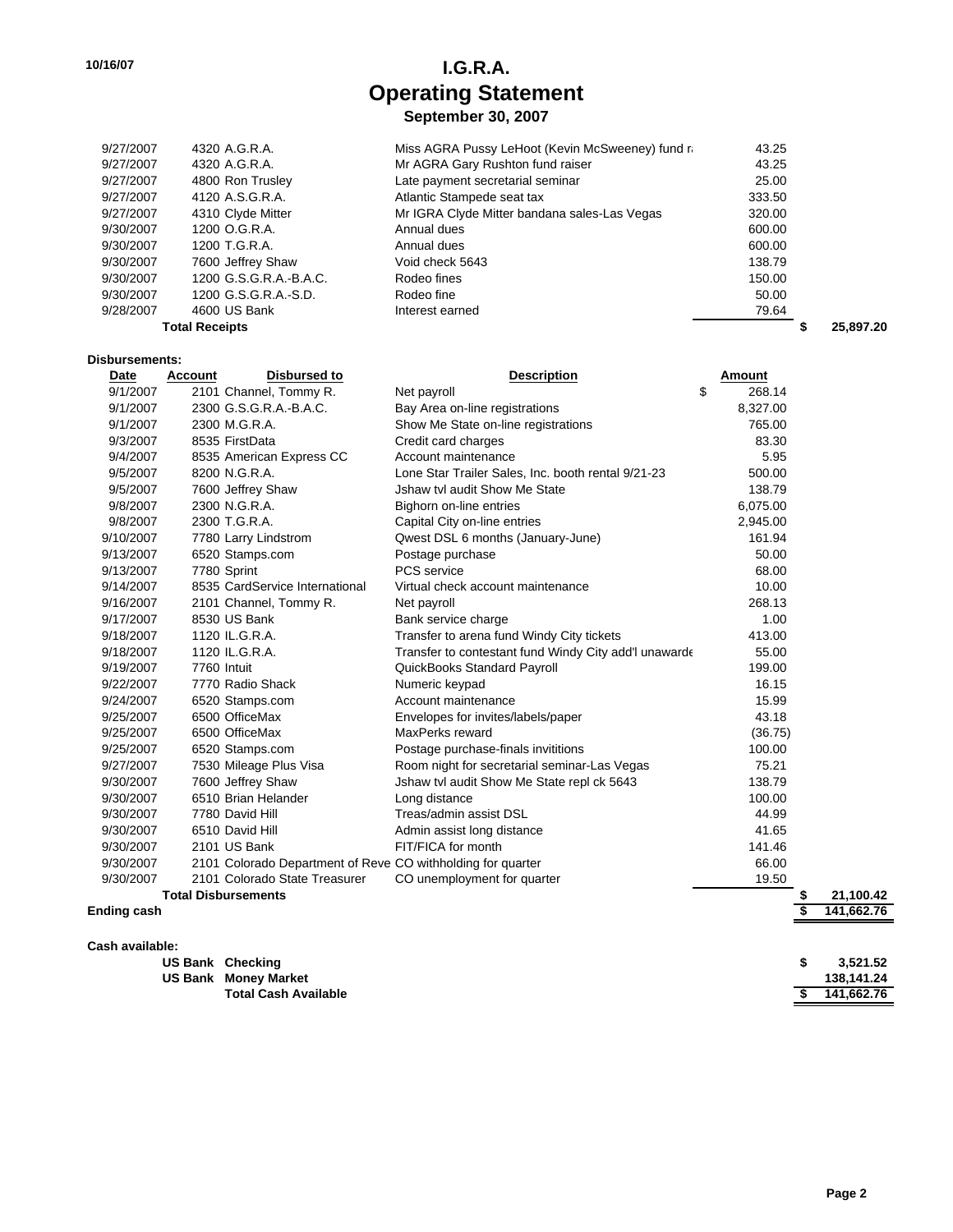#### **I.G.R.A. 10/16/07 Profit and Loss Comparison September 2007**

| eptember 2007 |  |  |  |  |
|---------------|--|--|--|--|
|---------------|--|--|--|--|

|                                        | <b>Sep 07</b> | Sep 06   | Jan - Sep 07 |
|----------------------------------------|---------------|----------|--------------|
| <b>Income</b>                          |               |          |              |
| 4110 - Rodeo sanction fees             | 0.00          | 0.00     | 10,800.00    |
| 4120 - Rodeo additional seat tax       | 333.50        | 996.00   | 3,265.00     |
| 4130 - Rodeo general operating income  | 1,630.00      | 814.00   | 6,159.00     |
| 4140 - Rodeo fines income              | 150.00        | 100.00   | 350.00       |
| 4200 - Initiation fees/annual dues     | 0.00          | 0.00     | 15,600.00    |
| 4300 - Mr/Ms/Miss entry fees           | 1,200.00      | 0.00     | 1,200.00     |
| 4310 - Mr/Ms/Miss fund raisers         | 320.00        | 681.10   | 6,001.85     |
| 4320 · Mr/Ms/Miss cont fund raisers    | 5,078.02      | 522.75   | 6,183.02     |
| 4330 - Royalty participation fund      | 0.00          | 50.00    | 1,569.00     |
| 4400 - Contributions                   | 0.00          | 6,150.00 | 14,389.77    |
| 4470 - IGRA University income          | 0.00          | 0.00     | 4,864.84     |
| 4500 - Contestant mailing income       | 0.00          | 0.00     | 1,494.68     |
| 4600 - Interest income                 | 79.64         | 101.32   | 702.96       |
| 4750 - Avis commission income          | 0.00          | 0.00     | 67.93        |
| 4800 - Miscellaneous income            | 25.00         | 0.00     | 150.00       |
| <b>Total Income</b>                    | 8,816.16      | 9,415.17 | 72,798.05    |
| <b>Expense</b>                         |               |          |              |
| 6500 - Office supplies                 | 6.43          | 99.44    | 983.51       |
| 6510 - Telephone expense               | 141.65        | 141.16   | 1,402.67     |
| 6520 · Postage                         | 165.99        | 15.99    | 1,096.37     |
| 6530 - Printing                        | 0.00          | 0.00     | 54.85        |
| 6560 - Payroll expenses                | 706.23        | 718.58   | 6,541.38     |
| 7530 · Committee meeting expense       | 75.21         | 0.00     | 75.21        |
| 7540 - Dance competition               | 0.00          | 0.00     | 2.000.00     |
| 7550 · Royalty competition             | 0.00          | 0.00     | 496.02       |
| 7560 - M/M/M/M winnings                | 0.00          | 0.00     | 439.98       |
| 7600 - Travel                          | 138.79        | 811.87   | 4,172.99     |
| 7650 · Executive meeting expense       | 0.00          | (360.68) | 3,701.58     |
| 7760 - Computer-software               | 199.00        | 64.84    | 878.83       |
| 7770 - Computer-maintenance            | 16.15         | 142.50   | 95.30        |
| 7780 - Computer-on line services       | 274.93        | 0.00     | 1,138.61     |
| 8150 - Rodeo finals contestant payout  | 0.00          | 0.00     | 0.00         |
| 8200 - Marketing expense               | (250.00)      | 0.00     | 2,567.57     |
| 8470 - IGRA University expense         |               |          |              |
| 8471 - Facility costs                  | 0.00          | 0.00     | 300.00       |
| 8472 - Food service                    | 0.00          | 0.00     | 2,341.33     |
| 8473 - Instructor honorarium (rooms)   | 0.00          | 0.00     | 1,400.00     |
| 8474 · Supplies/printing               | 0.00          | 0.00     | 1,018.21     |
| Total 8470 - IGRA University expense   | 0.00          | 0.00     | 5,059.54     |
| 8500 - Donations and contributions     | 0.00          | 0.00     | 1,684.00     |
| 8510 - Legal and professional services | 0.00          | 0.00     | 378.04       |
| 8520 · Taxes and licenses              | 0.00          | 0.00     | 4,016.85     |
| 8530 - Bank charges                    | 11.00         | 2.00     | 59.27        |
| 8535 - Credit card charges             | 281.62        | 72.00    | 1,788.93     |
| 8540 Contestant mailing expense        | 0.00          | 0.00     | 1,494.70     |
| 8550 · Association/rodeo insurance     | 0.00          | 0.00     | 10,161.33    |
| 8950 - Convention int'l awards         | 0.00          | 0.00     | 260.00       |
| 8955 - Convention expense              | 0.00          | 2,000.00 | 5,000.00     |
| 9510 · Miscellaneous expense           | 0.00          | 0.00     | 0.05         |
| <b>Total Expense</b>                   | 1,767.00      | 3,707.70 | 55,547.58    |
| Net Income                             | 7,049.16      | 5,707.47 | 17,250.47    |
|                                        |               |          |              |